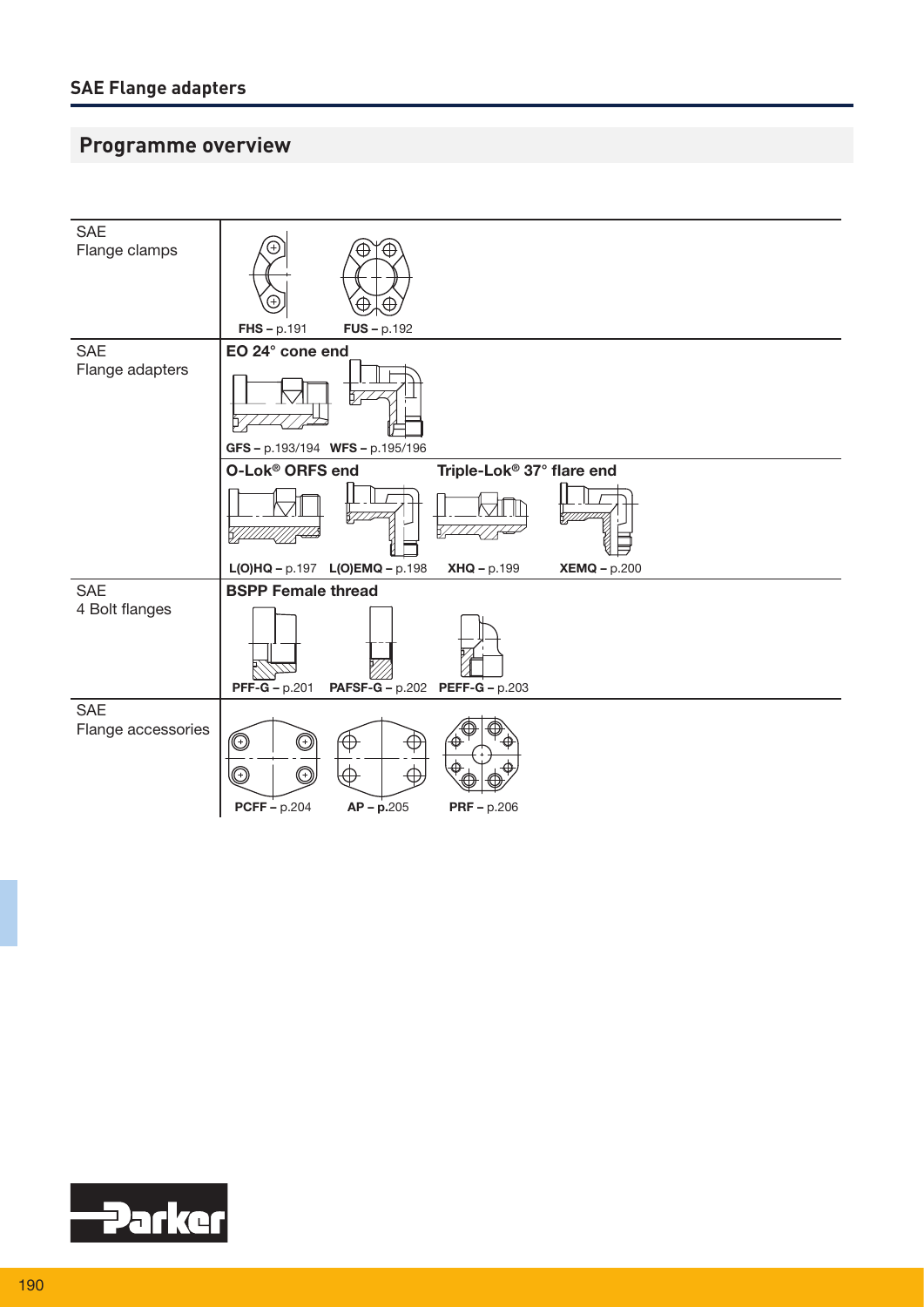## **Tube clamps series C (Heavy series) – Components**

## DIN 3015, part 2

Order code for clamp halves:

| Polypropylene- RCP                    |  |
|---------------------------------------|--|
| Inside smooth $-$ RCPG <sup>1</sup> ) |  |

|             | .                  |  |
|-------------|--------------------|--|
| Polyamide 6 | RCN <sup>1</sup> ) |  |

Rubber – RCVR

Aluminium

(Please exchange as required standard abbreviation RCP in column for "clamp halves")







(= 2xrcp…)

|                                                                                                                                      |                                            |                                                                | 1 part<br>2 clamp halves<br>RCP<br>dimensions:                                                                                                                                                                                                                                                                     |                                    |    |           |    |              | 1 part<br>4 clamp halves                                                                                                                                                                                                                                                                             |                                    |    |    |    |                   |
|--------------------------------------------------------------------------------------------------------------------------------------|--------------------------------------------|----------------------------------------------------------------|--------------------------------------------------------------------------------------------------------------------------------------------------------------------------------------------------------------------------------------------------------------------------------------------------------------------|------------------------------------|----|-----------|----|--------------|------------------------------------------------------------------------------------------------------------------------------------------------------------------------------------------------------------------------------------------------------------------------------------------------------|------------------------------------|----|----|----|-------------------|
| mm                                                                                                                                   |                                            |                                                                |                                                                                                                                                                                                                                                                                                                    |                                    |    |           |    |              | RCPD                                                                                                                                                                                                                                                                                                 |                                    |    |    |    |                   |
|                                                                                                                                      |                                            |                                                                | Order code                                                                                                                                                                                                                                                                                                         | b                                  | C  | d         | e  | $\mathsf{f}$ | Order code                                                                                                                                                                                                                                                                                           | $\mathsf{b}$                       | C  | d  | e  | f                 |
| 6.0<br>8.0<br>10.0<br>12.0<br>12.7                                                                                                   | $G\frac{1}{8}$                             | 5/16<br>1/2                                                    | <b>RCP106X</b><br><b>RCP108X</b><br><b>RCP110X</b><br><b>RCP112X</b><br><b>RCP112.7X</b>                                                                                                                                                                                                                           |                                    |    |           |    |              | <b>RCPD106</b><br><b>RCPD108</b><br><b>RCPD110</b><br><b>RCPD112</b><br><b>RCPD112.7</b>                                                                                                                                                                                                             |                                    |    |    |    | 60                |
| 14.0<br>15.0<br>16.0<br>17.2<br>18.0                                                                                                 | $G^{3/8}$                                  | 5/8                                                            | <b>RCP114X</b><br><b>RCP115X</b><br><b>RCP116X</b><br><b>RCP117.2X</b><br><b>RCP118X</b>                                                                                                                                                                                                                           |                                    |    |           |    |              | RCPD114<br><b>RCPD115</b><br>RCPD116<br><b>RCPD117.2</b><br><b>RCPD118</b>                                                                                                                                                                                                                           |                                    |    |    |    |                   |
| 19.0<br>20.0<br>21.3<br>22.0<br>23.0<br>25.0<br>26.9<br>28.0                                                                         | G <sup>1</sup> /2<br>$G \frac{3}{4}$       | 3/4<br>1                                                       | <b>RCP219X</b><br><b>RCP220X</b><br><b>RCP221.3X</b><br><b>RCP222X</b><br><b>RCP223X</b><br><b>RCP225X</b><br><b>RCP226.9X</b><br><b>RCP228X</b>                                                                                                                                                                   | 70                                 | 48 | 45        | 24 | 30           | <b>RCPD219</b><br><b>RCPD220</b><br><b>RCPD221.3</b><br><b>RCPD222</b><br><b>RCPD223</b><br><b>RCPD225</b><br><b>RCPD226.9</b><br><b>RCPD228</b>                                                                                                                                                     | 70                                 | 48 | 45 | 24 | 60                |
| 30.0<br>32.0<br>33.7<br>35.0<br>38.0<br>39.0<br>40.0<br>42.0                                                                         | G 1<br>G 11/4                              | 11/4<br>11/2                                                   | <b>RCP330X</b><br><b>RCP332X</b><br><b>RCP333.7X</b><br><b>RCP335X</b><br><b>RCP338X</b><br><b>RCP339X</b><br><b>RCP340X</b><br><b>RCP342X</b>                                                                                                                                                                     | 85                                 | 60 | 60        | 30 | 30           | <b>RCPD330</b><br><b>RCPD332</b><br><b>RCPD333.7</b><br><b>RCPD335</b><br><b>RCPD338</b><br><b>RCPD339</b><br><b>RCPD340</b><br>RCPD342                                                                                                                                                              | 85                                 | 60 | 60 | 30 | 60                |
| 38.0<br>40.0<br>42.0<br>45.0<br>46.0<br>48.3<br>50.0<br>51.0<br>52.0<br>55.0<br>56.0<br>57.0<br>60.3<br>63.0<br>65.0<br>66.0<br>70.0 | $G1^{1/4}$<br>$G1^{1/2}$<br>G <sub>2</sub> | 11/2<br>2<br>$2^{1/4}$<br>$2^{1/2}$                            | <b>RCP438X</b><br><b>RCP440X</b><br><b>RCP442X</b><br><b>RCP445X</b><br><b>RCP446X</b><br><b>RCP448.3X</b><br><b>RCP450X</b><br><b>RCP451X</b><br><b>RCP452X</b><br><b>RCP455X</b><br><b>RCP456X</b><br><b>RCP457X</b><br><b>RCP460.3X</b><br><b>RCP463X</b><br><b>RCP465X</b><br><b>RCP466X</b><br><b>RCP470X</b> |                                    | 90 | 90        | 45 | 45           | <b>RCPD428</b><br><b>RCPD440</b><br><b>RCPD442</b><br><b>RCPD445</b><br>RCPD446<br><b>RCPD448.3</b><br><b>RCPD450</b><br><b>RCPD451</b><br><b>RCPD452</b><br><b>RCPD455</b><br><b>RCPD456</b><br><b>RCPD457</b><br><b>RCPD460.3</b><br><b>RCPD463</b><br><b>RCPD465</b><br>RCPD466<br><b>RCPD470</b> | 115                                | 90 | 90 | 45 | 90                |
|                                                                                                                                      | Tube O.D.<br>13.5<br>30.0                  | <b>Tube NB</b><br>$G\frac{1}{4}$<br>Continuation see next page | Tube O.D.                                                                                                                                                                                                                                                                                                          | <b>RCP113.5X</b><br><b>RCP230X</b> | 55 | 32<br>115 | 33 | 16           | 30                                                                                                                                                                                                                                                                                                   | <b>RCPD113.5</b><br><b>RCPD230</b> | 55 | 32 | 33 | dimensions:<br>16 |